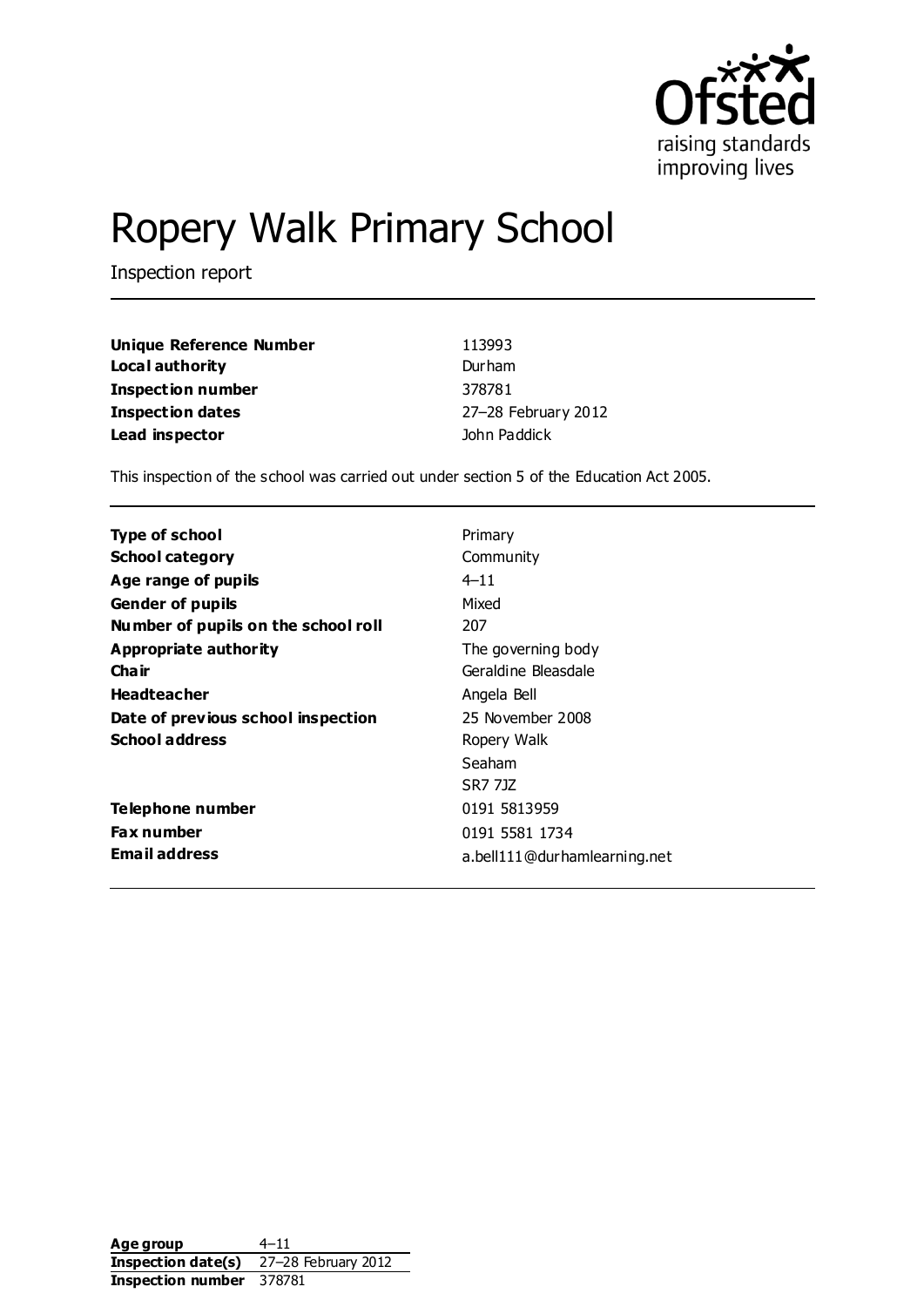

You can use Parent View to give Ofsted your opinion on your child's school. Ofsted will use the information parents and carers provide when deciding which schools to inspect and when.

You can also use Parent View to find out what other parents and carers think about schools in England. You can visit [www.parentview.ofsted.gov.uk,](../../../../../John/AppData/Local/Microsoft/Windows/Temporary%20Internet%20Files/Low/AppData/Local/Microsoft/Windows/Temporary%20Internet%20Files/Content.IE5/AppData/Local/Microsoft/Windows/Temporary%20Internet%20Files/Low/Content.IE5/R0HZNXH0/www.parentview.ofsted.gov.uk) or look for the link on the main Ofsted website: [www.ofsted.gov.uk](../../../../../John/AppData/Local/Microsoft/Windows/Temporary%20Internet%20Files/Low/AppData/Local/Microsoft/Windows/Temporary%20Internet%20Files/Content.IE5/AppData/Local/Microsoft/Windows/Temporary%20Internet%20Files/Low/Content.IE5/R0HZNXH0/www.ofsted.gov.uk)

The Office for Standards in Education, Children's Services and Skills (Ofsted) regulates and inspects to achieve excellence in the care of children and young people, and in education and skills for learners of all ages. It regulates and inspects childcare and children's social care, and inspects the Children and Family Court Advisory Support Service (Cafcass), schools, colleges, initial teacher training, work-based learning and skills training, adult and community learning, and education and training in prisons and other secure establishments. It assesses council children's services, and inspects services for looked after children, safeguarding and child protection.

Further copies of this report are obtainable from the school. Under the Education Act 2005, the school must provide a copy of this report free of charge to certain categories of people. A charge not exceeding the full cost of reproduction may be made for any other copies supplied.

If you would like a copy of this document in a different format, such as large print or Braille, please telephone 0300 123 4234, or email [enquiries@ofsted.gov.uk](mailto:enquiries@ofsted.gov.uk)

You may copy all or parts of this document for non-commercial purposes, as long as you give details of the source and date of publication and do not alter the information in any way.

To receive regular email alerts about new publications, including survey reports and school inspection reports, please visit our website and go to 'Subscribe'.

Piccadilly Gate Store Street Manchester M1 2WD

T: 0300 123 4234 Textphone: 0161 618 8524 [enquiries@ofsted.gov.uk](mailto:enquiries@ofsted.gov.uk) [www.ofsted.gov.uk](http://www.ofsted.gov.uk/)



© Crown copyright 2012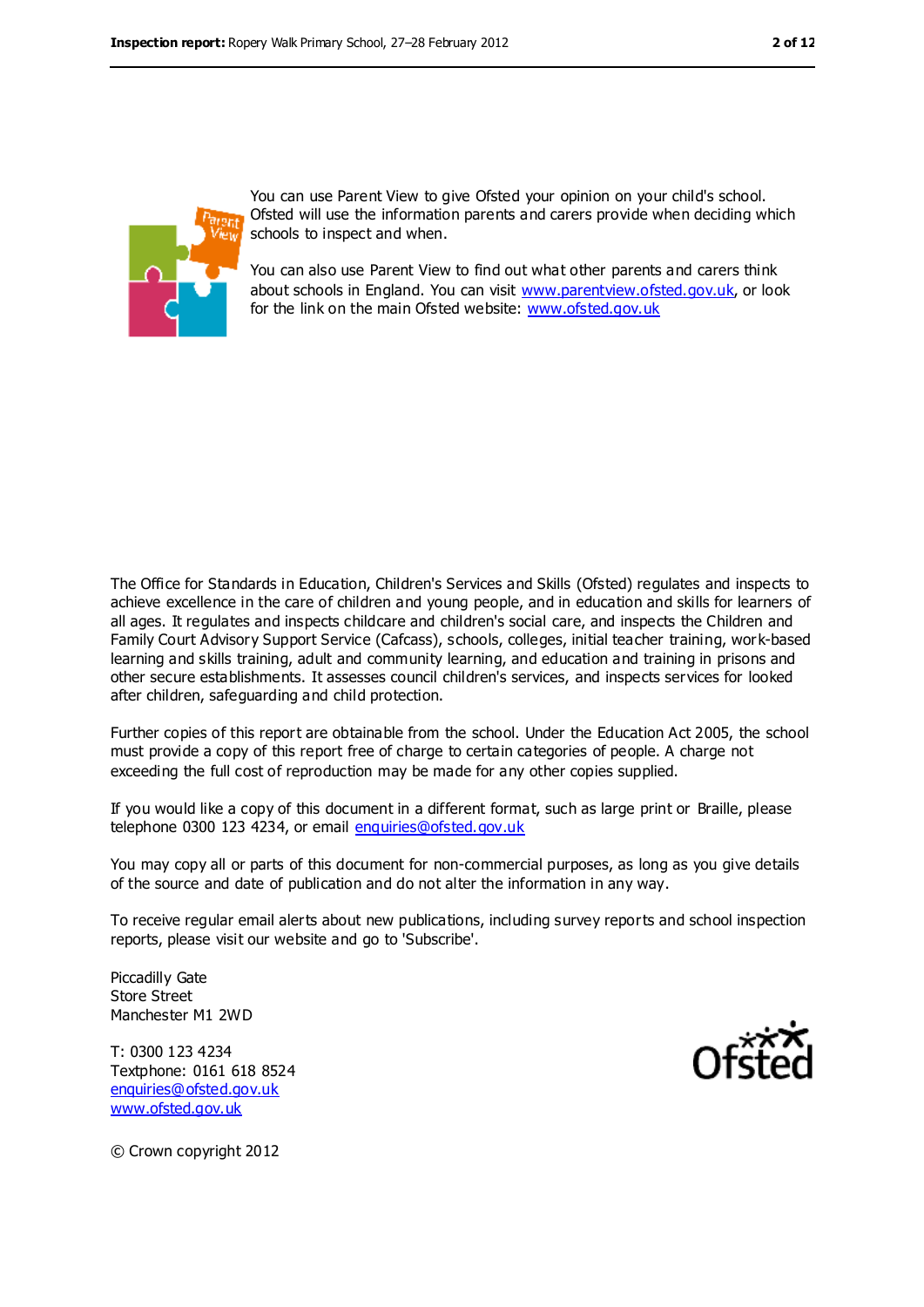# **Introduction**

Inspection team

John Paddick Clare Coburn Additional inspector Additional inspector

This inspection was carried out with two days' notice. The inspectors observed 18 parts of lessons taught by nine teachers and three trained assistants. Two of these were joint observations with the headteacher. Inspectors held meetings with members of the governing body, the headteacher, senior staff, and groups of pupils in Years 4 and 6. They observed the school's work and looked at a number of documents, including the school development plan, safeguarding policies, and the school's analysis of pupils' progress. They analysed 60 questionnaires from parents and carers, and others completed by staff and pupils. Inspectors took account of the responses to the on-line questionnaire (Parent View) in planning the inspection.

# **Information about the school**

Ropery Walk is an average-sized primary school. Pupils are predominately of White British heritage. Few pupils are from minority ethnic groups or speak English as an additional language. The proportion of disabled pupils or those with special educational needs is above average. Similarly, the proportion of pupils known to be eligible for free school meals is also above average. The school meets the current floor standards. There is a breakfast club which is managed by the governing body.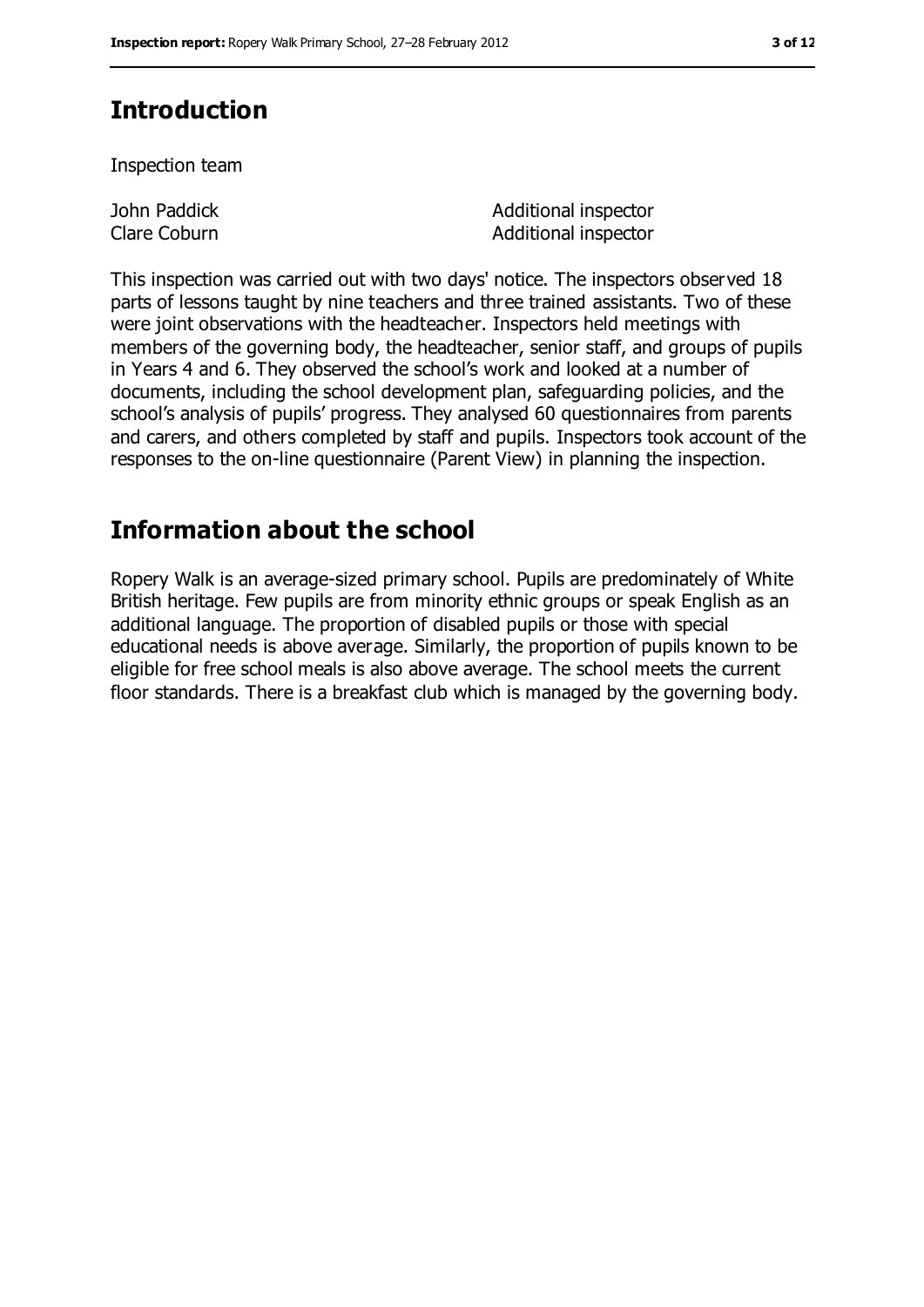**Inspection grades: 1 is outstanding, 2 is good, 3 is satisfactory and 4 is inadequate** Please turn to the glossary for a description of the grades and inspection terms

# **Inspection judgements**

| <b>Overall Effectiveness</b> |
|------------------------------|
|------------------------------|

| <b>Achievement of pupils</b>          |  |
|---------------------------------------|--|
| <b>Quality of teaching</b>            |  |
| <b>Behaviour and safety of pupils</b> |  |
| <b>Leadership and management</b>      |  |

#### **Key Findings**

- $\blacksquare$  Ropery Walk Primary is a good school where pupils' attainment is rising rapidly in response to the vision and drive of a highly-committed, skilful and outstanding headteacher. It is not outstanding because most teaching is good, rather than outstanding.
- Achievement is good because children typically join the school in Reception with skills that are well below those expected for their ages, particularly in communication, language and literacy. They make good progress to reach broadly average attainment by Year 6. Currently, pupils' attainment in Year 6 is above average in reading and mathematics and broadly average in writing.
- Good and sometimes exceptional teaching enables most pupils in all year groups to make good progress. The sophisticated tracking system soon picks up any pupils who are not reaching their potential and triggers extra help to get them on track again. Teachers plan lessons well and use a wide variety of approaches and an excellent range of resources to maintain pupils' full engagement. Occasionally, teaching dips to satisfactory when the pace of learning slows compared to that in the good lessons.
- Pupils behave well and they say that they enjoy school. Excellent care, guidance and support enable them to thrive and increase in confidence. Their spiritual, moral, social and cultural development is exceptional. Pupils cooperate extremely well with teachers and their assistants both in class and when moving around school. They have very positive attitudes to learning and work hard.
- The headteacher provides a very clear and extremely effective educational direction. She has a relentless focus on the quality of education and the progress that pupils are making. Leadership of teaching and arrangements for performance management of staff are both good. The large majority of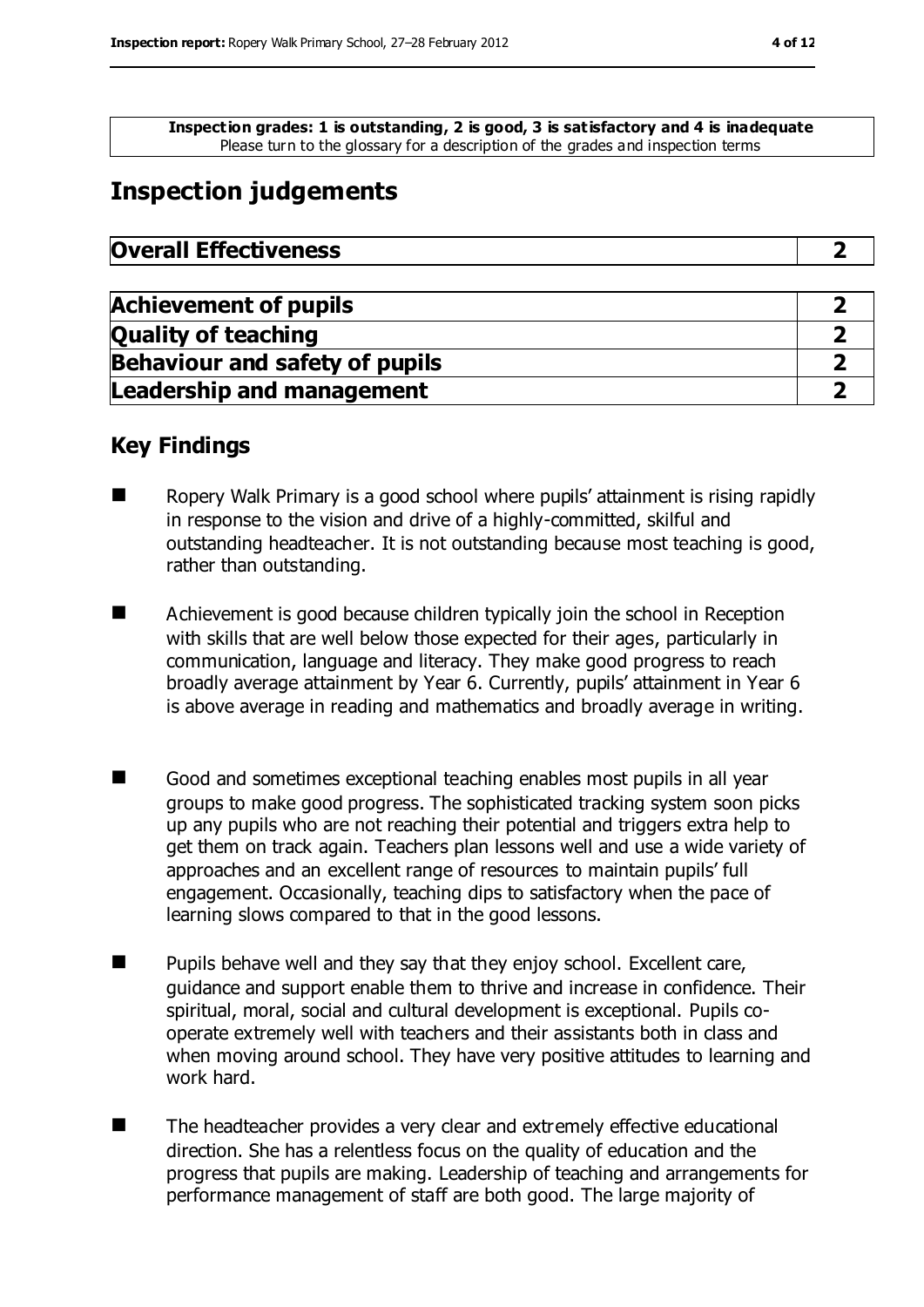members of staff fully support the headteacher and say that they are proud to belong to the school. However, a very small minority of staff does not share fully the leadership's vision for the future direction of the school.

#### **What does the school need to do to improve further?**

- Improve teaching so that it is at least good and a greater proportion is outstanding by:
	- increasing the sense of urgency in class through setting pupils challenging time targets for the completion of activities and by taking less time to move from one activity to another
	- improving lesson-planning so that maximum use is made of the time available and it is clear how all groups of pupils can make good progress
	- increase the use of visual material so pupils can quickly understand what the teacher is attempting to explain.
- Continue to work with staff, the governing body and the local authority to enable all staff to share fully the leadership's vision for the school's future direction.

### **Main Report**

#### **Achievement of pupils**

Most parents and carers are pleased with the amount of progress their children are making. Inspection evidence supports this positive view. In Reception, children make good progress often from very low starting points. Although they are still behind expected levels of development when they transfer to Year 1, the gap narrows substantially as a result of good teaching. Children currently in Reception were observed several times during the inspection and on each occasion they were making good progress across many areas of learning both on adult-led activities and those chosen by the children themselves.

Inspectors observed accelerating rates of progress in most classes from Reception through to Year 6 and particularly in reading where pupils were receiving small group and individual lessons with teachers or assistants. Reading in Year 2 is now average and better than it was in 2011. In Year 6, reading is above average as it was in 2011. A real strength of the school is the way that pupils present their written work in mathematics, literacy, science and a wide range of topics. Inspectors observed pupils of all ages making good progress with their writing and mathematics. Moreable pupils were found to be reaching high standards, particularly in mathematics in Year 6.

By the time pupils leave Year 6 they reach broadly average attainment. National test results in Year 6 rose sharply in 2011. They were average in English and above average in mathematics. These results reflected better than average progress between Years 3 and 6 compared to national figures for all groups of pupils. Pupils in the current Year 6 are half a year ahead of national average expectations. They have made good progress since their substantially below average assessments at the end of Year 2 in 2008. Most pupils read a wide variety of texts fluently with expression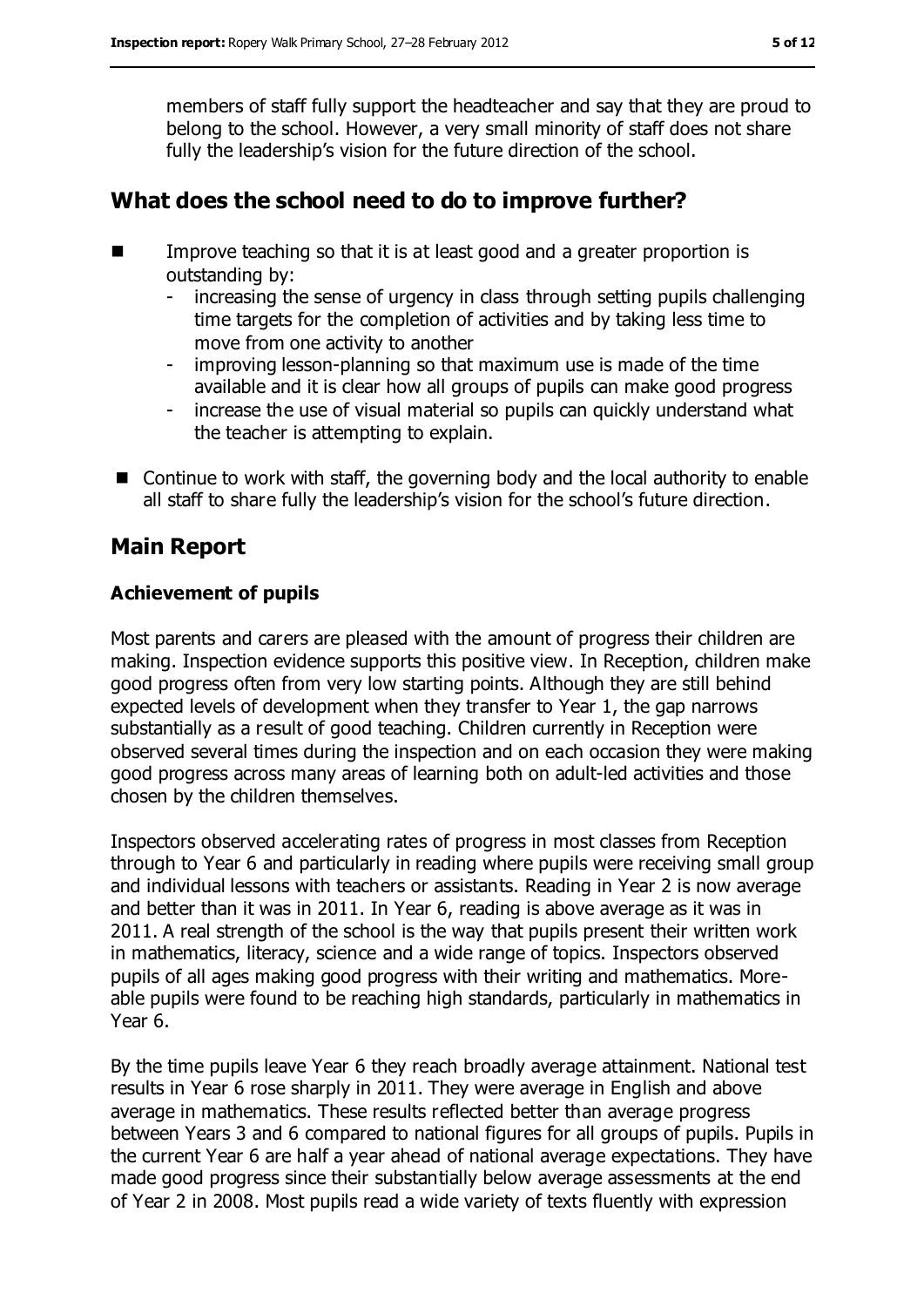and good comprehension. Most of the weaker readers are close to average standards. In mathematics, more pupils than normal for this age are fully confident in using fractions, decimals and percentages during problem-solving activities.

As a result of well-planned intervention programmes and individual support, disabled pupils and those with special educational needs make good progress. The same applies to all other major groups in the school such as girls and boys and pupils who are known to be eligible for free school meals. The school provides effective packages of extra help to any pupils who are found to be falling short of the challenging targets that the school sets for them.

#### **Quality of teaching**

Parents and carers believe that teaching is good and inspection evidence supports this view. The good curriculum provides pupils of all abilities with secure pathways to improve their basic skills well. It also underpins pupils' exceptional spiritual, moral, social and cultural development. Teachers have high expectations of pupils and manage their classes exceptionally well. They usually plan their lessons well and match work effectively to the needs of all of their pupils. Often this means that a teacher or assistant works with a smaller group of slower- or faster-moving pupils to provide effective extra support or individual help. For example, in an outstanding lesson for a small group of higher-attaining pupils in mathematics the teacher enabled the pupils to cover a huge amount of work in the time available. The older pupils in the school say that lessons have improved over the last two years because they get much more done and feel that they are making much better progress than previously.

Teachers use a wide variety of approaches and resources which fully engage pupils' interest and move their learning on quickly. Usually, lessons proceed at a good pace with teachers skilfully questioning pupils to ensure that they understand new concepts before they move on. For example, during an excellent numeracy session in Reception children were learning to count to 20. Occasionally, the pace of learning declines to satisfactory. This is because the teacher has planned for satisfactory rather than good progress to be made. Pace and urgency can be lost because pupils do not always have challenging time targets for the completion of activities and sometimes they take too long to move from one activity to another. Sometimes, teachers' explanations are not understood quickly by pupils because opportunities to present visual material are missed. Very thorough marking of pupils' work identifies key errors well and clearly indicates how improvements can be made. Teachers mark pupils' written work in a way that shows them how they are progressing through the levels of the National Curriculum and how their results relate to their targets.

#### **Behaviour and safety of pupils**

Pupils conduct themselves well in lessons and around the school. They are polite and courteous and have good relationships with the adults who work with them. Bullying or unacceptable behaviour are relatively rare and are dealt with swiftly if they occur. Most parents and carers express confidence in the school's systems for dealing with such occurrences but a few do express concerns about them. In the two days that they were in school, inspectors observed pupils carefully in class, having lunch, and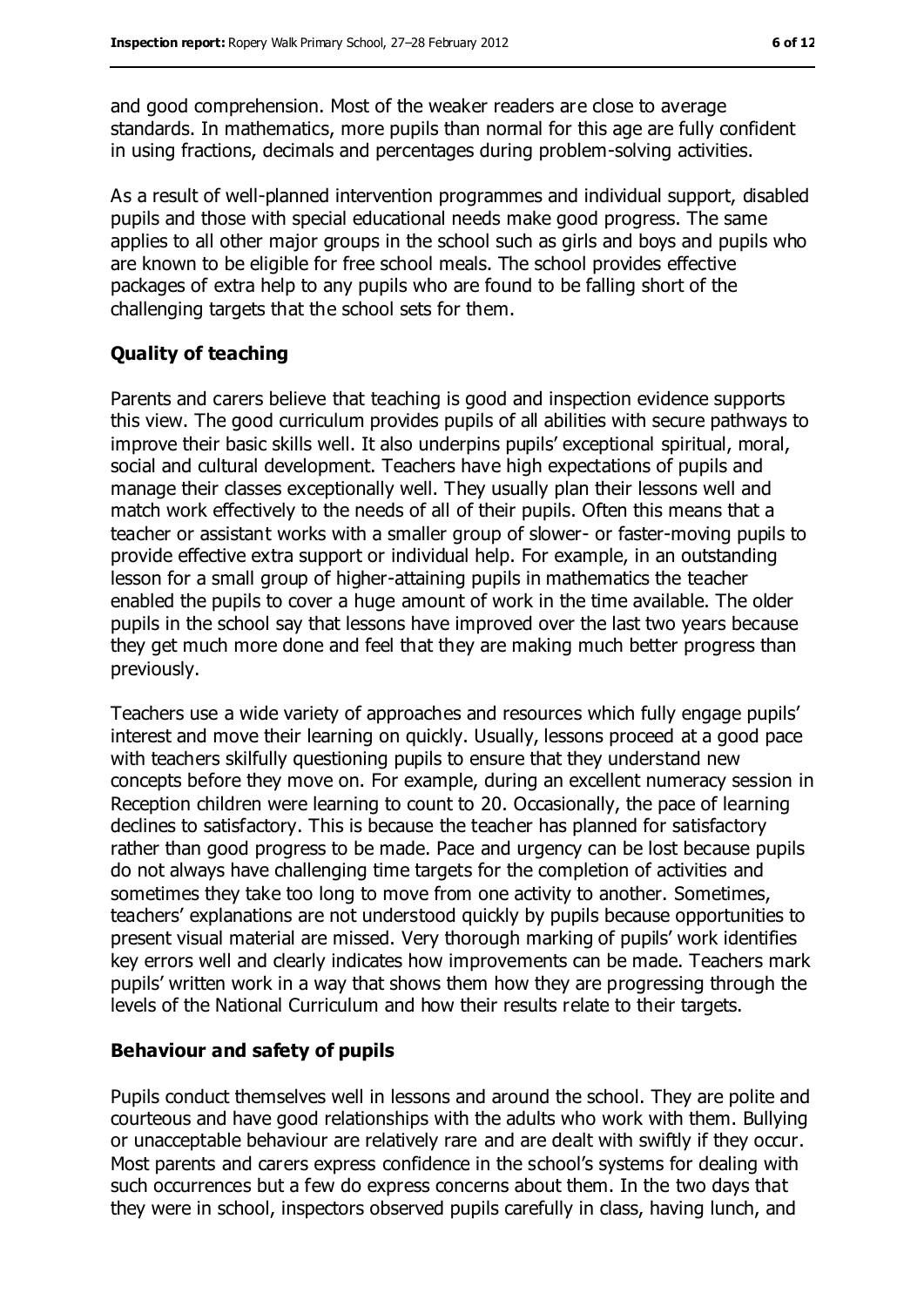at playtime outside. They found that behaviour was consistently good and that pupils responded promptly to instructions from adults. In some lessons pupils' behaviour was impeccable. Pupils display good levels of concentration in class and consistently do their best to produce good quality work. They take responsibilities seriously and are proud of their roles as prefects and members of the school council.

The school provides pupils with a very supportive and safe environment for their education. Pupils say they enjoy their time in school and recognise they are making good progress. They display a strong commitment to hard work and enjoy very positive relationships with the adults who work with them. They say they feel safe in school and have a good understanding of the risks to which they might be exposed, for example in Internet use and on roads and railways. Considerable efforts are made to ensure that pupils attend school regularly. The effectiveness of these measures is reflected in the overall attendance figures which have risen from average last year to above average so far this year. The school uses the expertise of a range of agencies to provide effective support for pupils experiencing difficulties that affect their behaviour or attendance.

#### **Leadership and management**

The headteacher provides the school with exceptionally strong and effective leadership. Her drive ensures that the school continues to improve. The school's selfevaluation is accurate and informs excellent development-planning that is clear about how improvements are to be made. A strong feature is the effective programme for the professional development of staff which involves sharing good practice within school and draws on expert help from outside. The impact of this is particularly evident in the quality of teaching and in the consistently good quality and presentation of pupils' work. Monitoring of the development plans is rigorous and leads directly to the sharply rising standards for pupils of all ages from Reception to Year 6. Strategies to improve teaching, such as lesson observation and scrutiny of pupils' work have proved to be very successful. Governance has improved since the previous inspection and is now good. Members of the governing body monitor the school's work effectively and probe and challenge when they think that more can be done. As a result of all of these efforts, the pupils' experience a good and varied curriculum which is designed to lift attainment in basic skills, promote good progress and underpin excellent spiritual, moral, social and cultural development. The very large majority of staff fully support the headteacher in the realisation of her vision for top quality education. A very small minority of staff does not share this vision fully. Previous attempts to resolve the issue, involving the governing body and local authority, have not so far been successful. Whilst it is not affecting pupils' progress, it is unsettling for some parents and carers who have become aware of the issue.

Safeguarding procedures meet all requirements. Adults who have access to pupils are checked rigorously before they enter the buildings. A very well-organised breakfast club provides pupils with a very pleasant start to the school day where pupils of all ages make friends and the older ones help the youngest. A strong commitment to equality of opportunity is reflected in the success the school is having in closing gaps in attainment between different groups of pupils. Issues from the previous inspection have been tackled extremely successfully. For example, attainment in mathematics has risen from below average to above average and the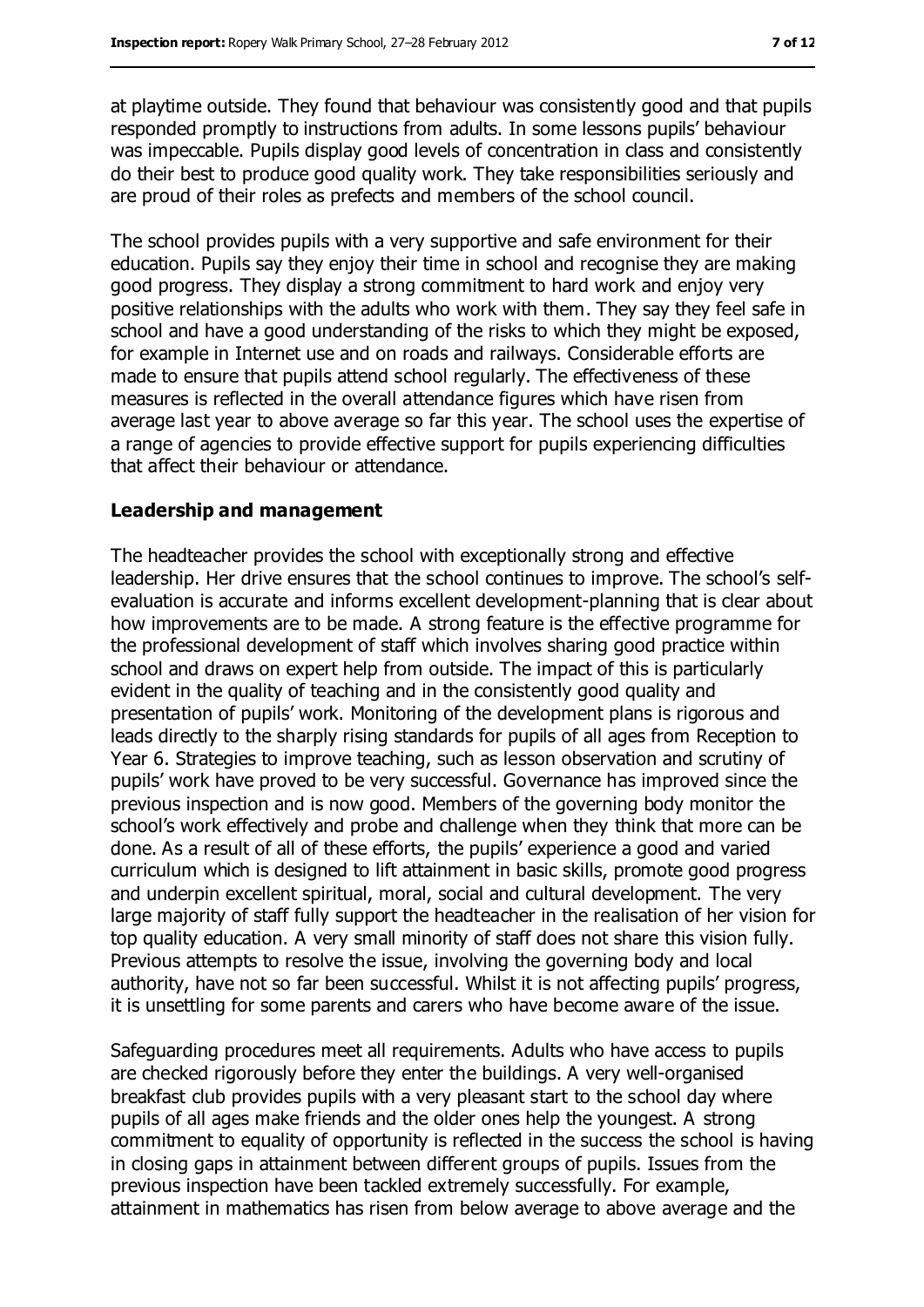leadership and management of the Early Years Foundation Stage has improved from satisfactory to good. These successes and the substantially rising attainment clearly indicate that the school has good capacity to improve further.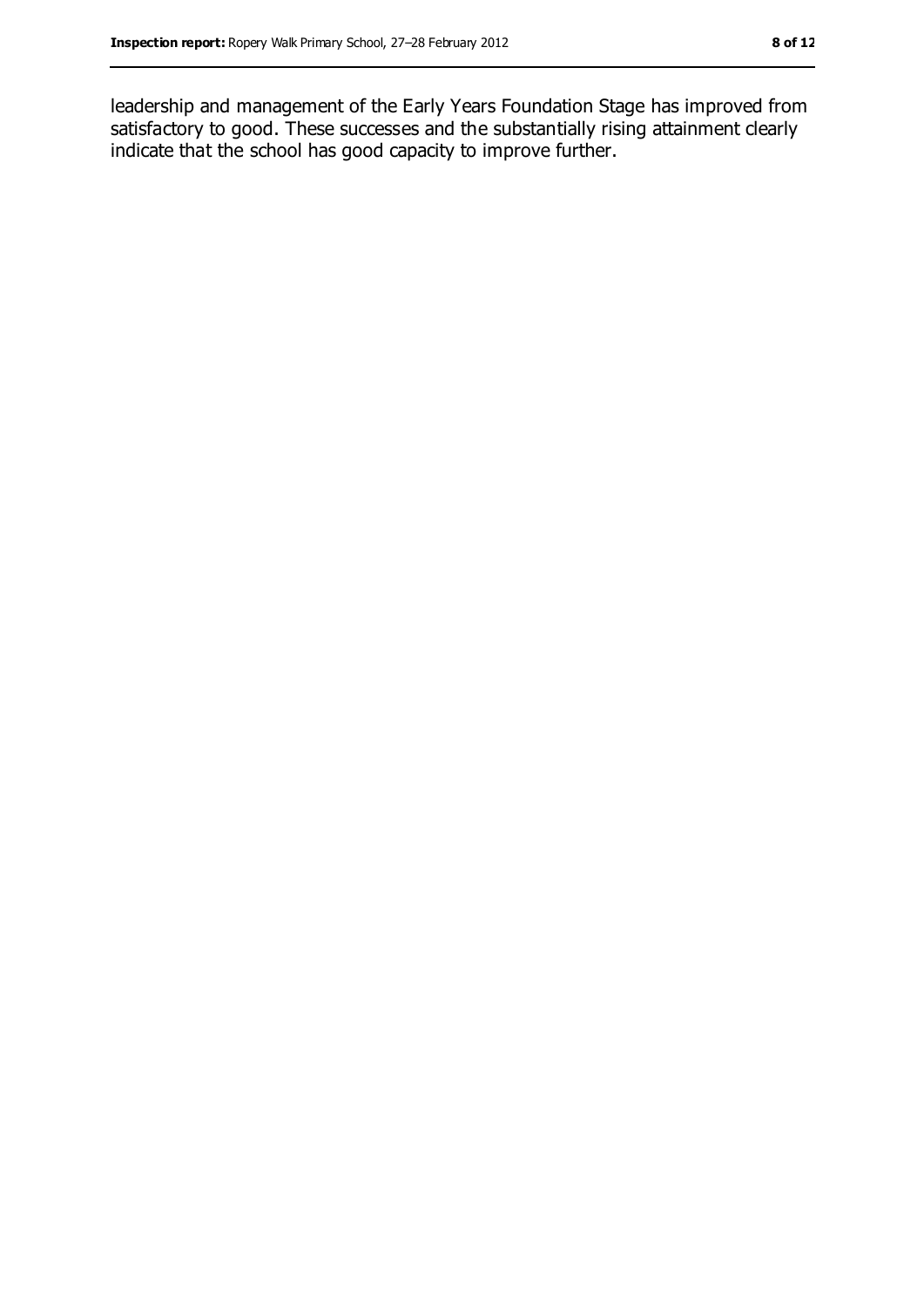# **Glossary**

#### **What inspection judgements mean**

| Grade   | <b>Judgement</b> | <b>Description</b>                                                                                                                                                                                                            |
|---------|------------------|-------------------------------------------------------------------------------------------------------------------------------------------------------------------------------------------------------------------------------|
| Grade 1 | Outstanding      | These features are highly effective. An outstanding school<br>provides exceptionally well for all its pupils' needs.                                                                                                          |
| Grade 2 | Good             | These are very positive features of a school. A school that is<br>good is serving its pupils well.                                                                                                                            |
| Grade 3 | Satisfactory     | These features are of reasonable quality. A satisfactory school<br>is providing adequately for its pupils.                                                                                                                    |
| Grade 4 | Inadequate       | These features are not of an acceptable standard. An<br>inadequate school needs to make significant improvement in<br>order to meet the needs of its pupils. Ofsted inspectors will<br>make further visits until it improves. |

#### **Overall effectiveness of schools**

|                       | Overall effectiveness judgement (percentage of schools) |      |                     |                   |
|-----------------------|---------------------------------------------------------|------|---------------------|-------------------|
| <b>Type of school</b> | <b>Outstanding</b>                                      | Good | <b>Satisfactory</b> | <b>Inadequate</b> |
| Nursery schools       | 46                                                      | 46   |                     |                   |
| Primary schools       |                                                         | 47   | 40                  |                   |
| Secondary schools     | 14                                                      | 38   | 40                  |                   |
| Special schools       | 28                                                      | 48   | 20                  |                   |
| Pupil referral units  | 15                                                      | 50   | 29                  |                   |
| All schools           |                                                         | 46   | 38                  |                   |

New school inspection arrangements have been introduced from 1 January 2012. This means that inspectors make judgements that were not made previously.

The data in the table above are for the period 1 September 2010 to 31 August 2011 and represent judgements that were made under the school inspection arrangements that were introduced on 1 September 2009. These data are consistent with the latest published official statistics about maintained school inspection outcomes (see [www.ofsted.gov.uk\)](../../../../../John/AppData/Local/Microsoft/Windows/Temporary%20Internet%20Files/Low/AppData/Local/Microsoft/Windows/Temporary%20Internet%20Files/Content.IE5/AppData/Local/Microsoft/Windows/Temporary%20Internet%20Files/Low/Content.IE5/R0HZNXH0/www.ofsted.gov.uk).

The sample of schools inspected during 2010/11 was not representative of all schools nationally, as weaker schools are inspected more frequently than good or outstanding schools.

Primary schools include primary academy converters. Secondary schools include secondary academy converters, sponsor-led academies and city technology colleges. Special schools include special academy converters and non-maintained special schools.

Percentages are rounded and do not always add up exactly to 100.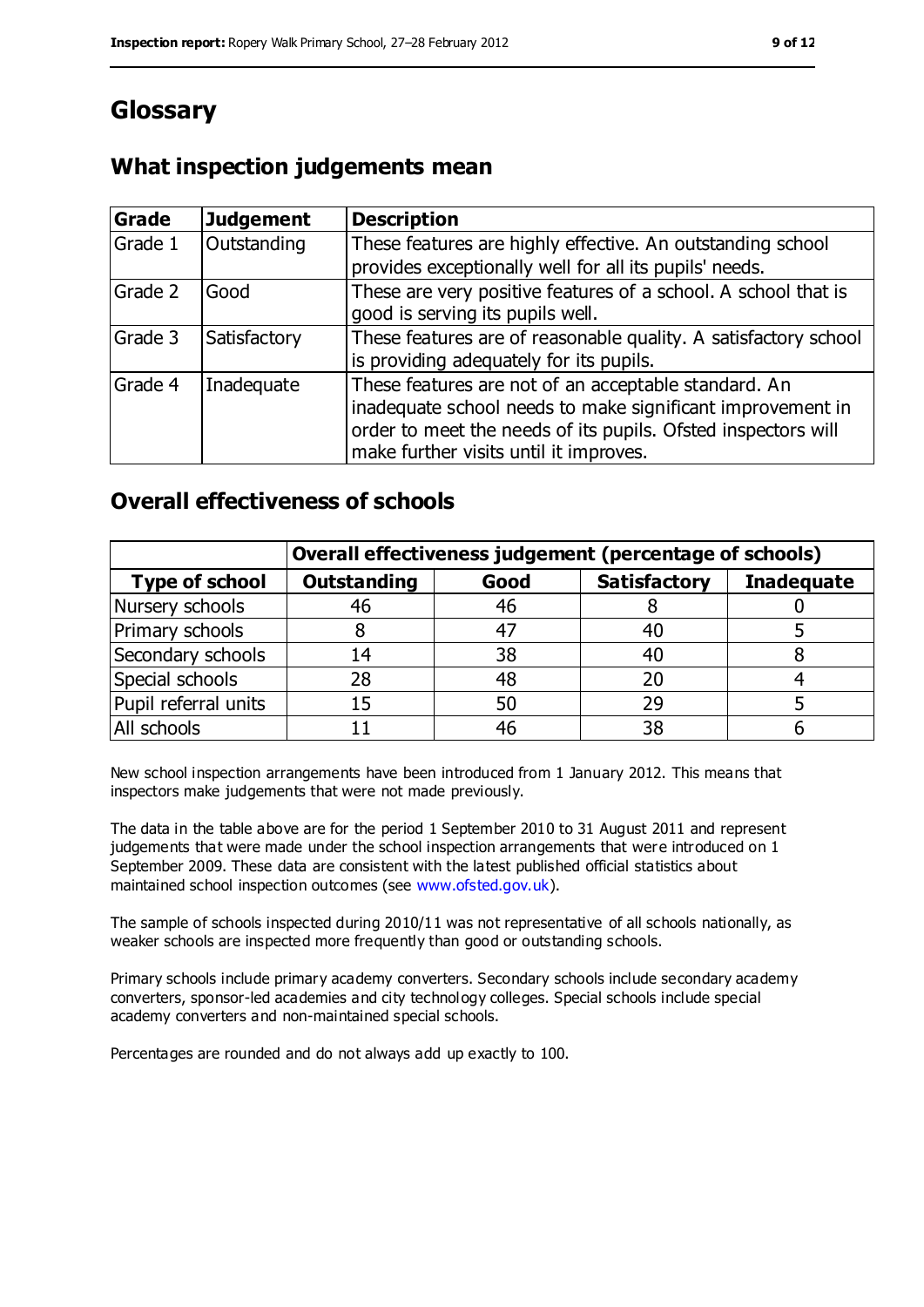# **Common terminology used by inspectors**

| Achievement:                  | the progress and success of a pupil in their learning and<br>development taking account of their attainment.                                                                                                           |
|-------------------------------|------------------------------------------------------------------------------------------------------------------------------------------------------------------------------------------------------------------------|
| Attainment:                   | the standard of the pupils' work shown by test and<br>examination results and in lessons.                                                                                                                              |
| Behaviour                     | how well pupils behave in lessons, with emphasis on their<br>attitude to learning. Pupils' punctuality to lessons and their<br>conduct around the school.                                                              |
| Capacity to improve:          | the proven ability of the school to continue improving based<br>on its self-evaluation and what the school has accomplished<br>so far and on the quality of its systems to maintain<br>improvement.                    |
| Leadership and<br>management: | the contribution of all the staff with responsibilities, not just<br>the governors and headteacher, to identifying priorities,<br>directing and motivating staff and running the school.                               |
| Learning:                     | how well pupils acquire knowledge, develop their<br>understanding, learn and practise skills and are developing<br>their competence as learners.                                                                       |
| Overall effectiveness:        | inspectors form a judgement on a school's overall<br>effectiveness based on the findings from their inspection of<br>the school.                                                                                       |
| Progress:                     | the rate at which pupils are learning in lessons and over<br>longer periods of time. It is often measured by comparing<br>the pupils' attainment at the end of a key stage with their<br>attainment when they started. |
| Safety                        | how safe pupils are in school, including in lessons; and their<br>understanding of risks. Pupils' freedom from bullying and<br>harassment. How well the school promotes safety, for<br>example e-learning.             |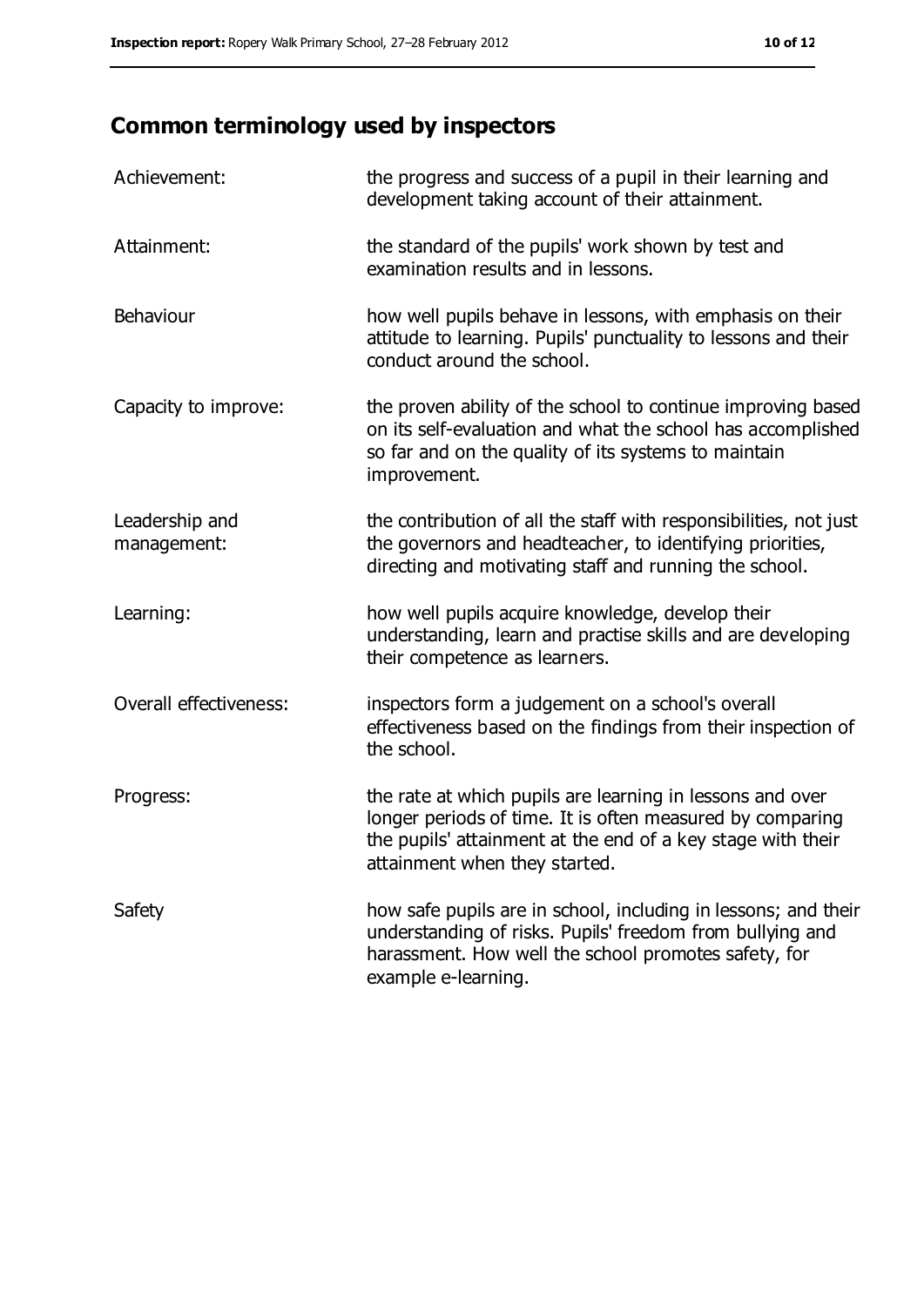#### **This letter is provided for the school, parents and carers to share with their children. It describes Ofsted's main findings from the inspection of their school.**



29 February 2012

Dear Pupils

#### **Inspection of Ropery Walk Primary School, Seaham SR7 7JZ**

Thank you for making the team so welcome when we came to inspect your school recently. A particular 'thank you' goes to those of you who filled in the questionnaires or met with us to read aloud or talk about your school and the progress you are making. We were really impressed by your good behaviour and your good attitudes to work.

We found that your school is providing you with a good quality of education. It is a quickly-improving school where all groups of pupils are making good progress. Teachers and their assistants know exactly how much progress you are making and organise extra help if you start to fall behind. We found that your school provides you all with an excellent atmosphere for learning, and teaching which is very often good. We were pleased to hear that you enjoy coming to school and that the older pupils say that lessons have improved compared to when they were younger. We really were impressed by the way that prefects take their responsibilities seriously and really do a good job in helping to look after the younger pupils.

Your school can still improve further and we have asked the governing body, headteacher and staff to make an improvement to enable you to learn even more quickly. This is to:

 $\blacksquare$  improve a few lessons so that all of you are taught well all of the time.

You can help by continuing to behave well and work hard.

With every best wish for the future,

Yours sincerely,

John Paddick Lead Inspector